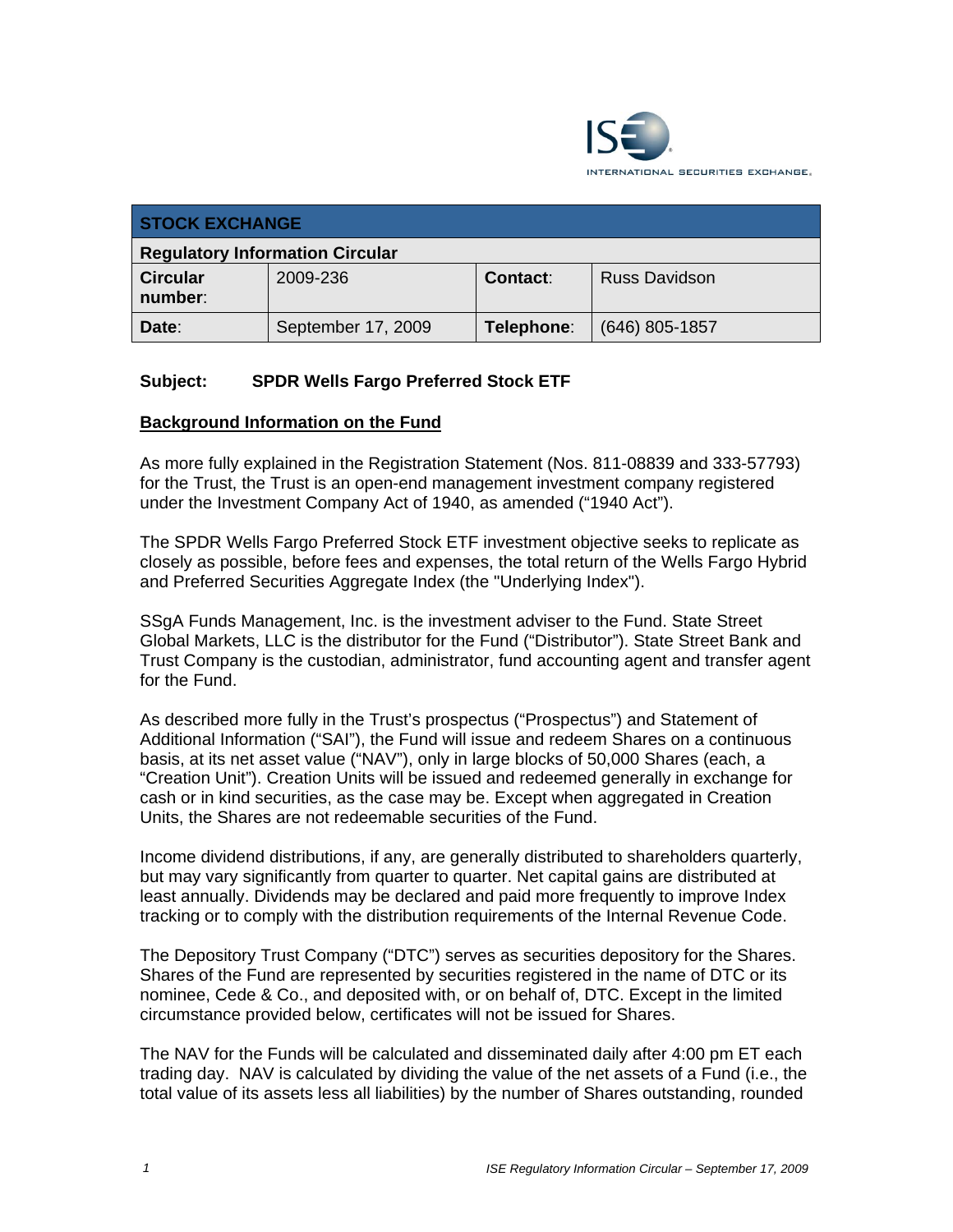to the nearest cent. NAV will be available from the Distributor and will also available to National Securities Clearing Corporation ("NSCC") participants through data made available from NSCC.

The Trust's registration statement describes the various fees and expenses for the Fund's Shares. For a more complete description of the Fund and the underlying index, visit www.SPDRETFS.com.

# **Principal Risks**

Interested persons are referred to the Prospectus for a description of risks associated with an investment in the Shares. These risks include the risk that the Fund's return may not match the return of its index for a number of reasons including the incursion by the Fund of operating expenses and costs not applicable to its index. In addition, as noted in the Prospectus, the Shares may trade at market prices that may differ from their NAV. The NAV of the Shares will fluctuate with changes in the market value of the Fund's holdings. The market prices of the Shares will fluctuate in accordance with changes in NAV as well as the supply and demand for the Shares.

#### **Exchange Rules Applicable to Trading in the Shares**

The Shares are considered equity securities, thus rendering trading in the Shares subject to the Exchange's existing rules governing the trading of equity securities.

# **Trading Hours**

Trading in the Shares on ISE is on a UTP basis and is subject to ISE equity trading rules. The Shares will trade from 8:00 a.m. until 8:00 p.m. Eastern Time. Equity Electronic Assess Members ("Equity EAMs") trading the Shares during the Extended Market Sessions are exposed to the risk of the lack of the calculation or dissemination of underlying index value or intraday indicative value ("IIV"). For certain derivative securities products, an updated underlying index value or IIV may not be calculated or publicly disseminated in the Extended Market hours. Since the underlying index value and IIV are not calculated or widely disseminated during Extended Market hours, an investor who is unable to calculate implied values for certain derivative securities products during Extended Market hours may be at a disadvantage to market professionals.

# **Trading Halts**

ISE will halt trading in the Shares in accordance with ISE Rule 2101(a)(2)(iii). The grounds for a halt under this Rule include a halt by the primary market because it stops trading the Shares and/or a halt because dissemination of the IIV or applicable currency spot price has ceased, or a halt for other regulatory reasons. In addition, ISE will stop trading the Shares if the primary market de-lists the Shares.

#### **Delivery of a Prospectus**

Pursuant to federal securities laws, investors purchasing Shares must receive a prospectus prior to or concurrently with the confirmation of a transaction. Investors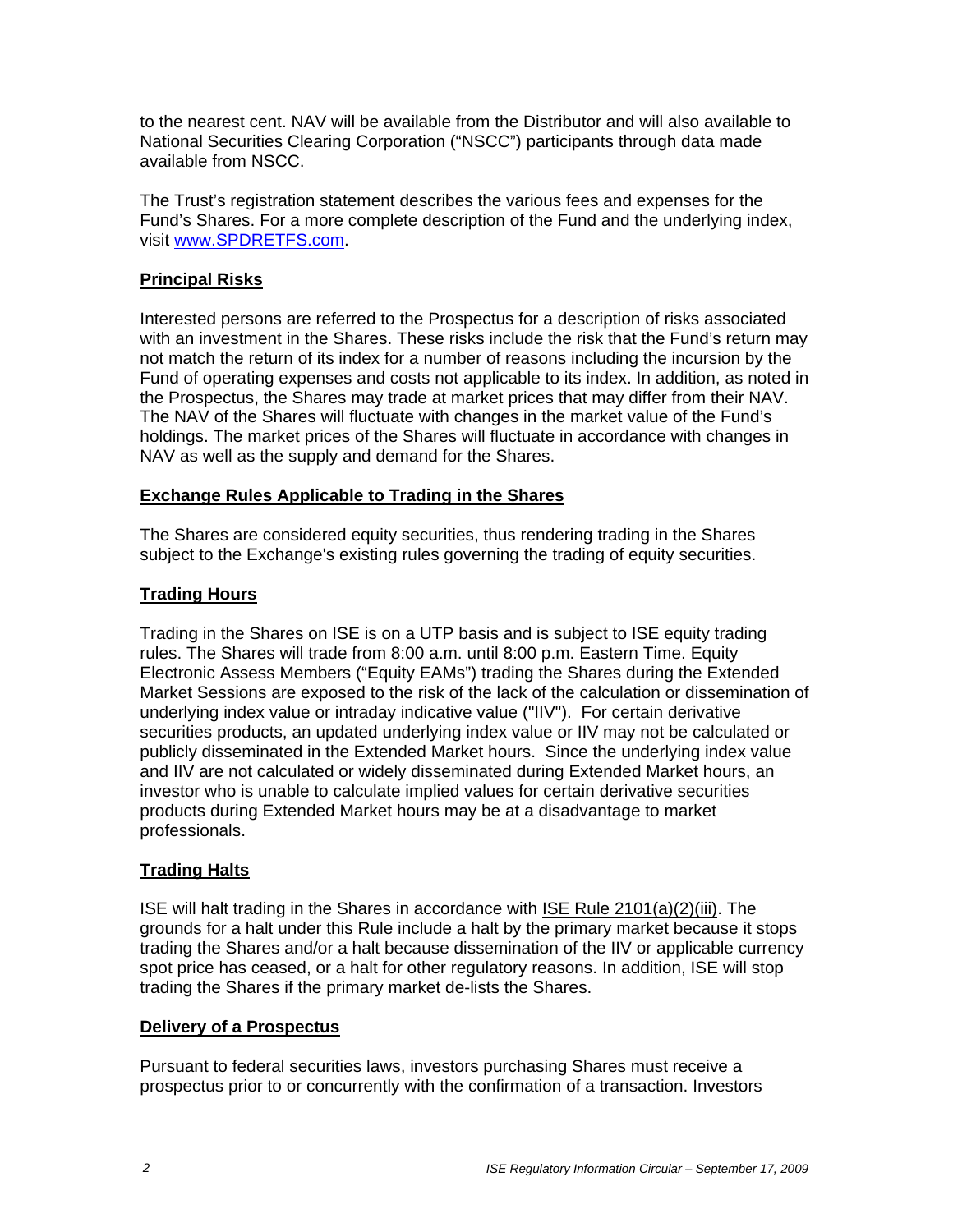purchasing Shares directly from the Fund (by delivery of the Deposit Amount) must also receive a prospectus.

Prospectuses may be obtained through the Distributor or on the Fund's website. The Prospectus does not contain all of the information set forth in the registration statement (including the exhibits to the registration statement), parts of which have been omitted in accordance with the rules and regulations of the SEC. For further information about the Fund, please refer to the Trust's registration statement.

### **Exemptive, Interpretive and No-Action Relief Under Federal Securities Regulations**

The Commission has issued letters dated October 24, 2006, November 21, 2005 and August 17, 2001 (together, the "No- Action Letters") granting exemptive, interpretive and no-action relief from certain provisions of and rules under the Securities Exchange Act of 1934 for exchange-traded funds listed and traded on a registered national securities exchange that meet certain criteria. A description of the relief granted in the No- Action Letters follows.

# **Regulation M Exemptions**

Generally, Rules 101 and 102 of Regulation M prohibit any "distribution participant" and its "affiliated purchasers" from bidding for, purchasing, or attempting to induce any person to bid for or purchase any security which is the subject of a distribution until after the applicable restricted period, except as specifically permitted in Regulation M. The provisions of the Rules apply to underwriters, prospective underwriters, brokers, dealers, and other persons who have agreed to participate or are participating in a distribution of securities.

The Commission issued a No-Action Letter by which persons participating in a distribution of shares of a fund may engage in secondary market transactions in such shares during their participation in such a distribution, despite the requirements of from Rule 101 under Regulation M. In addition, the SEC has permitted persons who may be deemed to be participating in the distribution of shares of a fund (i) to purchase securities for the purpose of purchasing creation unit aggregations of fund shares and (ii) to tender securities for redemption in Creation Unit Aggregations. Further, the Commission has clarified that the tender of fund shares to the Fund for redemption does not constitute a bid for or purchase of any of the Funds' securities during the restricted period of Rule 101. The Commission has issued a No-Action Letter to paragraph (e) of Rule 102 under Regulation M which allow the redemption of fund shares in creation unit aggregations during the continuous offering of shares.

#### **Customer Confirmations for Creation or Redemption of Fund Shares (SEC Rule 10b-10)**

Broker–dealers who handle purchases or redemptions of Fund shares in Creation Units for customers will be permitted to provide such customers with a statement of the number of Creation Unit Aggregations created or redeemed without providing a statement of the identity, number and price of shares of the individual securities tendered to the Fund for purposes of purchasing creation unit aggregations ("Deposit Securities") or the identity, number and price of shares to be delivered by the Trust to the redeeming holder ("Redemption Securities"). The composition of the securities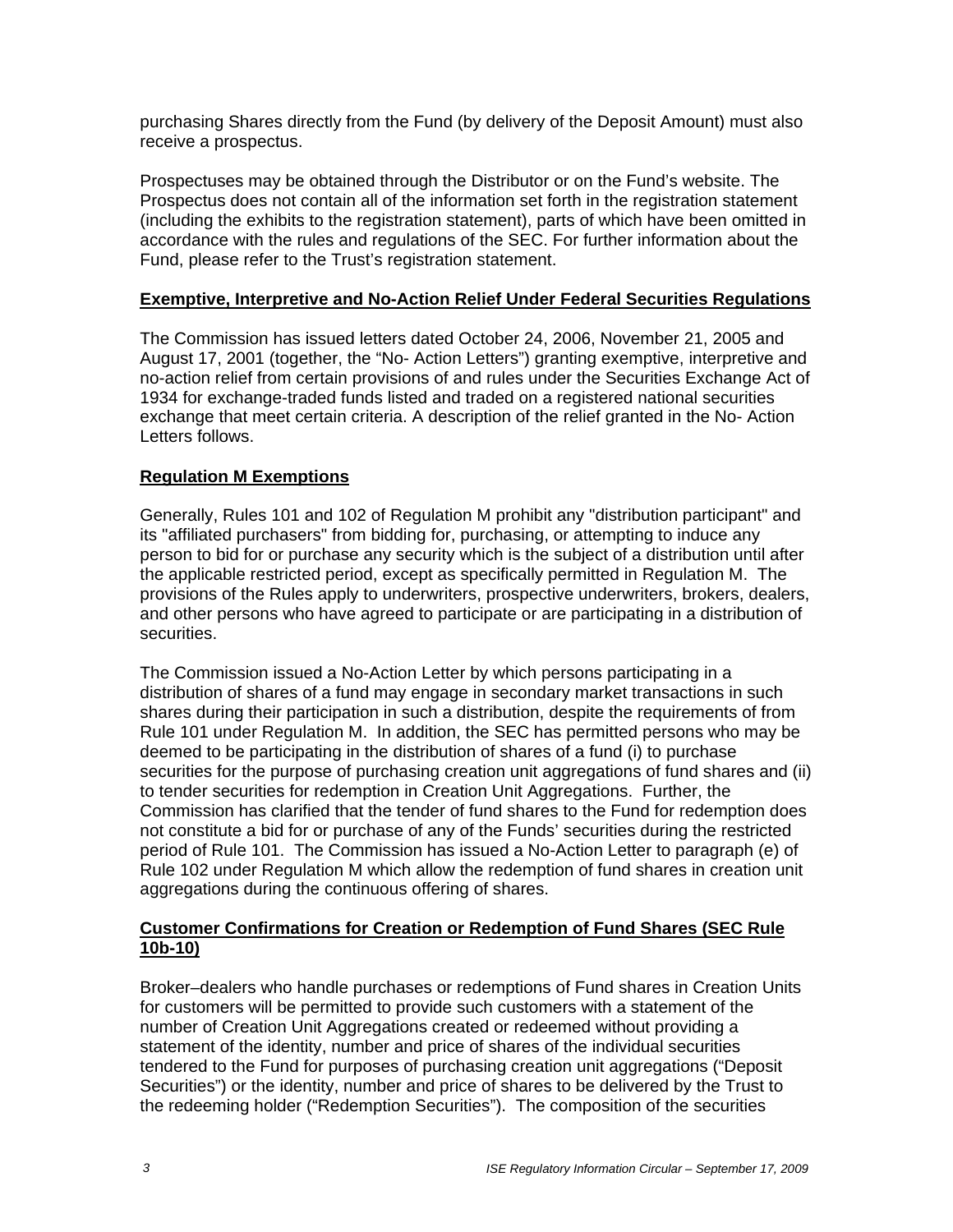required to be tendered to the Fund for creation purposes and of the securities to be delivered on redemption will be disseminated each business day and will be applicable to requests for creations or redemption, as the case may be, on that day. This exemptive relief under Rule 10b-10 with respect to creations and redemptions is subject to the following conditions:

- 1) Confirmations to customers engaging in creations or redemptions must state that all information required by Rule 10b-10 will be provided upon request;
- 2) Any such request by a customer for information required by Rule 10b-10 will be filed in a timely manner, in accordance with Rule 10b-10(c);
- 3) Except for the identity, number and price of shares of the component securities of the Deposit Securities and Redemption Securities, as described above, confirmations to customers must disclose all other information required by Rule 10b-10(a).

# **SEC Rule 14e-5**

The Commission has permitted any person acting as a dealer-manager of a tender offer for a component security of fund (1) to redeem fund shares in creation unit aggregations from the issuer that may include a security subject to such tender offer and (2) to purchase fund shares during such tender offer. In addition, a No-Action has been issued under Rule 14e-5 states that if a broker-dealer acting as a dealer-manager of a tender offer for a security of the Fund purchases or arranges to purchase such securities in the secondary market for the purpose of tendering such securities to purchase one or more creation unit aggregations of shares, it must be made in conformance with the following:

- i. such bids or purchases are effected in the ordinary course of business, in connection with a basket of 20 or more securities in which any security that is the subject of a distribution, or any reference security, does not comprise more than 5% of the value of the basket purchased; or
- ii. purchases are effected as adjustments to such basket in the ordinary course of business as a result of a change in the composition of the underlying index; and
- iii. such bids or purchases are not effected for the purpose of facilitating such tender offer.

# **Section 11(d)(1); SEC Rules 11d1-1 and 11d1-2**

Section 11(d)(1) of the Act generally prohibits a person who is both a broker and a dealer from effecting any transaction in which the broker-dealer extends credit to a customer on any security which was part of a new issue in the distribution of which he participated as a member of a selling syndicate or group within thirty days prior to such transaction. The Commission has clarified that Section 11(d)(1) does not apply to broker-dealers that are not authorized participants (and, therefore, do not create creation unit aggregations) that engage in both proprietary and customer transactions in shares of a fund in the secondary market, and for broker-dealer authorized participants that engage in creations of creation unit aggregations. This relief is subject to specific conditions, including the condition that such broker-dealer (whether or not an authorized participant) does not, directly or indirectly, receive from the fund complex any payment, compensation or other economic incentive to promote or sell the shares of a fund to persons outside the fund complex, other than non-cash compensation permitted under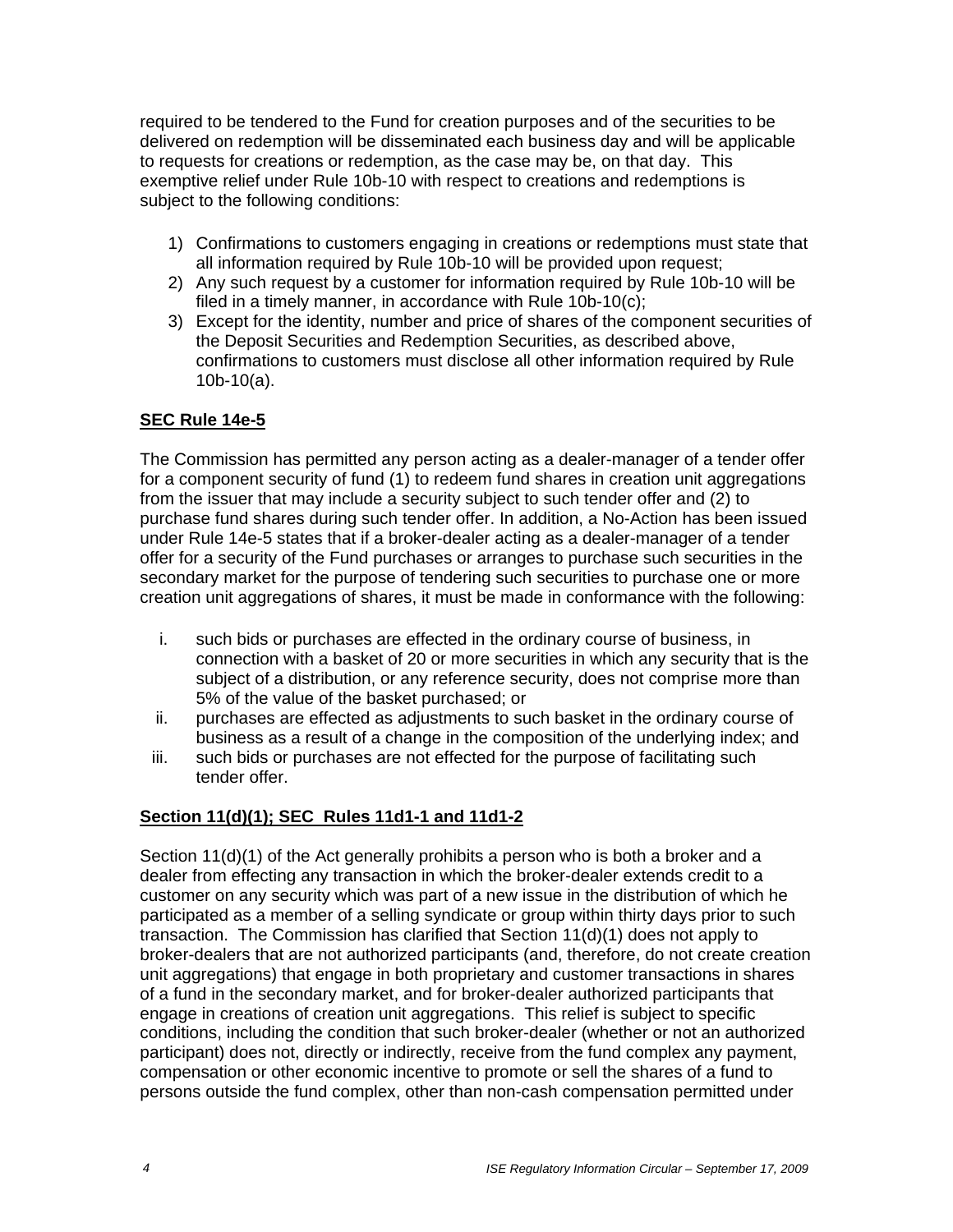NASD Rule 2830 (I)(5)(A), (B) or (C). See letter dated November 22, 2005 from Brian A Bussey, Assistant Chief Counsel, Division of Market Regulation, to Barclays Global Investors, N.A., dated November 22, 2005. The Commission has issued a No-Action Letter under Section 11(d)(1) of the Act states that broker-dealers may treat shares of a fund, for purposes of Rule 11d1-2, as "securities issued by a registered open-end investment company as defined in the Investment Company Act" and thereby extend credit or maintain or arrange for the extension or maintenance of credit on shares that have been owned by the persons to whom credit is provided for more than 30 days, in reliance on the exemption contained in the rule.

#### **SEC Rule 15c1-5 and 15c1-6**

The SEC has taken a no-action position with respect to Rule15c1-5 and Rule15c1-6 as to the required disclosure of control by a broker or dealer with respect to creations and redemptions of Fund shares and secondary market transactions therein.

**This Regulatory Information Circular is not a statutory Prospectus. Equity EAMs should consult the Trust's Registration Statement, SAI, Prospectus and the Fund's website for relevant information.**